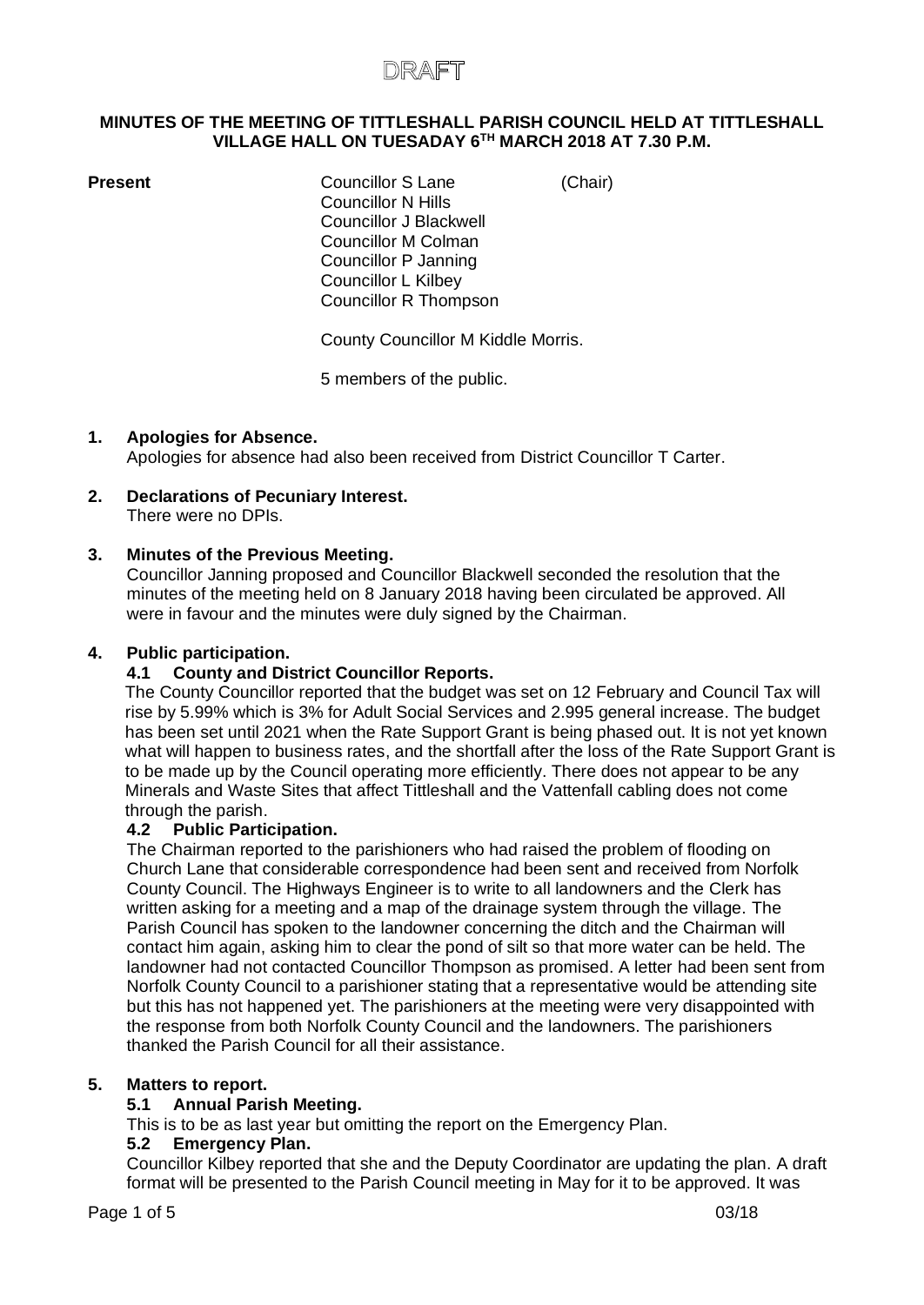queried whether the Parish Council can hold a list of vulnerable parishioners and Councillor Kilbey will contact the Resilience Officer at Breckland Council to clarify whether this conforms to the new General Data Protection Regulation.

### **5.3 Matters to report not covered by the agenda.**

There were no matters raised.

#### **5.4 Report from the Millennium Green Sub-Committee.**

Councillor Thompson reported that it is still too wet to have the area levelled. There are moles active and BB Garden Services had been contacted to clear these. Councillor Kilbey proposed and Councillor Thompson seconded the resolution that BB Garden Services be requested to clear the moles. All were in favour. The picnic bench has been received and as soon as the area dries out this will be sited.

#### **5.5 World War 1 Beacon.**

Councillor Janning stated that there is little to report and the next meeting will be on 16 April. The Royal British Legion is participating with representatives from Litcham and Tittleshall Branch and from Fakenham. The bugler who will sound the Last post is a pupil at Litcham High School.<br>5.6 UK Po

#### **5.6 UK Power Networks Road Show Norwich 5 February.**

Councillor Hills had attended but there is little to report as it was more a promotional exercise to inform the public.

#### **5.7 General Data Protection Regulation.**

Councillor Janning had circulated her report to all Councillors as follows:-

The General Data Protection Regulation (GDPR) is currently a bill passing through Parliament. It is a European instrument and is due to come into force in May 2018 when it becomes law. Until this bill becomes law, points may change and definitive information is not possible until that time.

Tittleshall Parish Council will need to have a Data Protection Committee (3 persons including a chairperson) and a Data Protection Officer (DPO) - (this role may be fulfilled by the clerk).The DPO must have "expert knowledge of the data protection law" (Society of Local Council Clerks 18 January 2018) Training is provided on webinars – 24 90-minute sessions in all at a cost of £30 + VAT for SLCC members.

The National Association of Local Councils has drawn up a list of the DPO's responsibilities and Bryan has been to initial training and is aware of them.

The DPO does not have responsibility for the collection of data, but must ensure compliance with regulation.

Collecting data is the responsibility of the committee (for example a list of contacts for allotment users, and the deletion of such data when the allotment holder gives up the allotment.)

The committee should meet at least once a year to review data held and necessary erasure. These meetings are open to the public.

The form for permission to hold data must be signed by the individuals concerned. This form can be drawn up by the DPO – Bryan has discussed the form and its content at his training seminar. Collecting the data must be an opt-in action, not assumed. This means the individuals concerned must each receive a form to sign about the holding of their data. Explanations of how the information will be held and for how long must be clear.

General points as examples of data protection

EXAMPLE: Councillors on the Allotment Committee have inspected the allotments and noted that John Smith's allotment is untidy and needs attention. The clerk has been asked to write to him. Councillors must not refer to the plot holder by name – either at the site or in council meetings! In meetings the plot must be referred to by its number. John Smith learns that one of the councillors was talking about him by name to another allotment holder. The DPO must investigate this. The councillor's breach of data protection must be pursued. (The councillor must go on a training course about data protection).

If the allotment holder cancels his tenancy then all his data must be deleted within one month – ie, name, contact details, length of tenancy.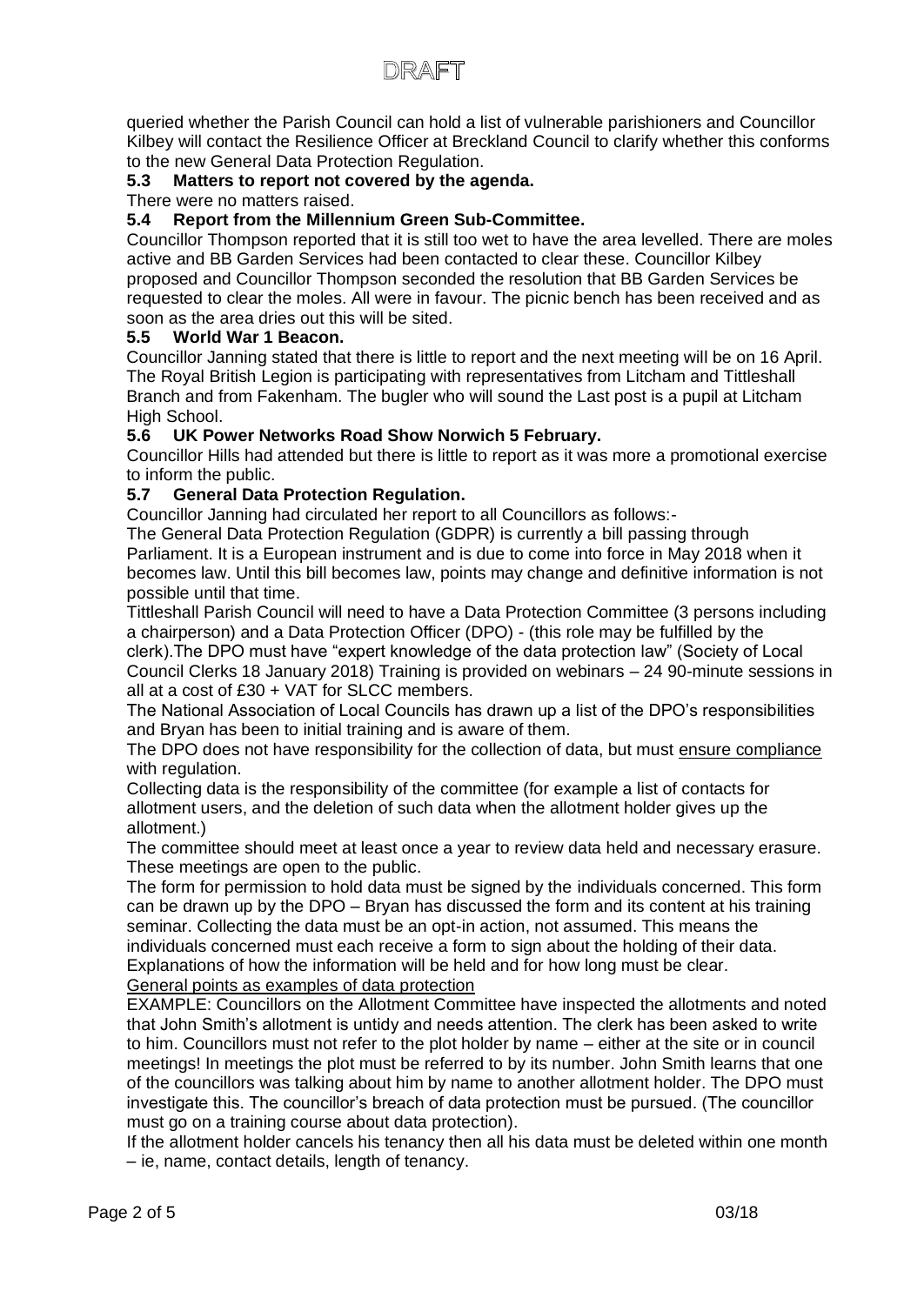### **5.8 Trees at the Churchyard.**

It had been confirmed by Norfolk County Council that the trees are not its responsibility but it is the church's. Councillor Thompson stated that he does not feel that this is a Parish Council matter but the Chairman stated that it is on the agenda as the trees are a visual part of the village. Councillor Hills reported that the church has the funds to prune as necessary. The Parish Council agreed not to donate to the cost of any work needed on the trees

#### **5.9 Website.**

The manager of the website reported that the current site has many restrictions and is not flexible. She requested that the Parish Council move to a Wordpress site from Norfolk ALC. Councillor Janning proposed and Councillor Hills seconded the resolution that a Wordpress site be used and that the Parish Council pays the manager to have all information transferred. All were in favour.

#### **5.10 War memorial.**

This had been added to the List of Buildings of Special Architectural or Historic Interest and the memorial is now listed at Grade II.

#### **5.11 Norfolk ALC Spring Conference.**

Councillors Janning and Blackwell had attended that day. It was very informative and it was good to hear of positive things happening. It was agreed to place on the agenda for the next meeting.

#### **6. Highways.**

#### **6.1 Report on Matters raised at the last meeting.**

All the problems in Tittleshall relate to water and this had been covered in the part open to the public.

#### **6.2 New Problems.**

The finger post at the junction of Church lane and Fakenham Road and the road sign for Peakhall Road have been damaged. These will be reported.

### **6.3 Footpaths.**

Councillor Janning had circulated her report as follows:-

The past 2 months were characterised by wet weather, making footpaths in the parish difficult to negotiate.

On 24 February we walked some quiet roads and footpaths 5 and 6. We took a group of 6 walkers with us on the walk.

**Footpath 6** .From the solar panels to Fakenham Road.

After giving moderate praise for the upkeep of this path in our last report, we were disappointed to be confronted with a field ploughed as close to the hedge as possible. There was no level ground free of ruts to walk along. This was extremely difficult to walk along and completely unnecessary for those responsible to have ignored the demands of keeping public footpaths accessible.

Footpath5 . A cross field path leading off Church Road. The footpath was alright. A track was visible across the ground which had been sprayed with some kind of product that had removed all vegetation. It can be hoped that in the growing season there will still be a footpath.

The Clerk will contact the Countryside Officer over the problem with FP6.

County Councillor M Kiddle Morris withdrew from the meeting.

#### **7. Planning.**

#### **7.1 Applications.**

There were no applications to consider.

**7.2 Decisions.**

The following approval and the conditions on the approval was noted. **7.1.1 3PL/2017/1206/F-Wicken Farm Stanfield Road- erection of two bay garage and two bay carport with upper floor used for storage. N/O Approved.**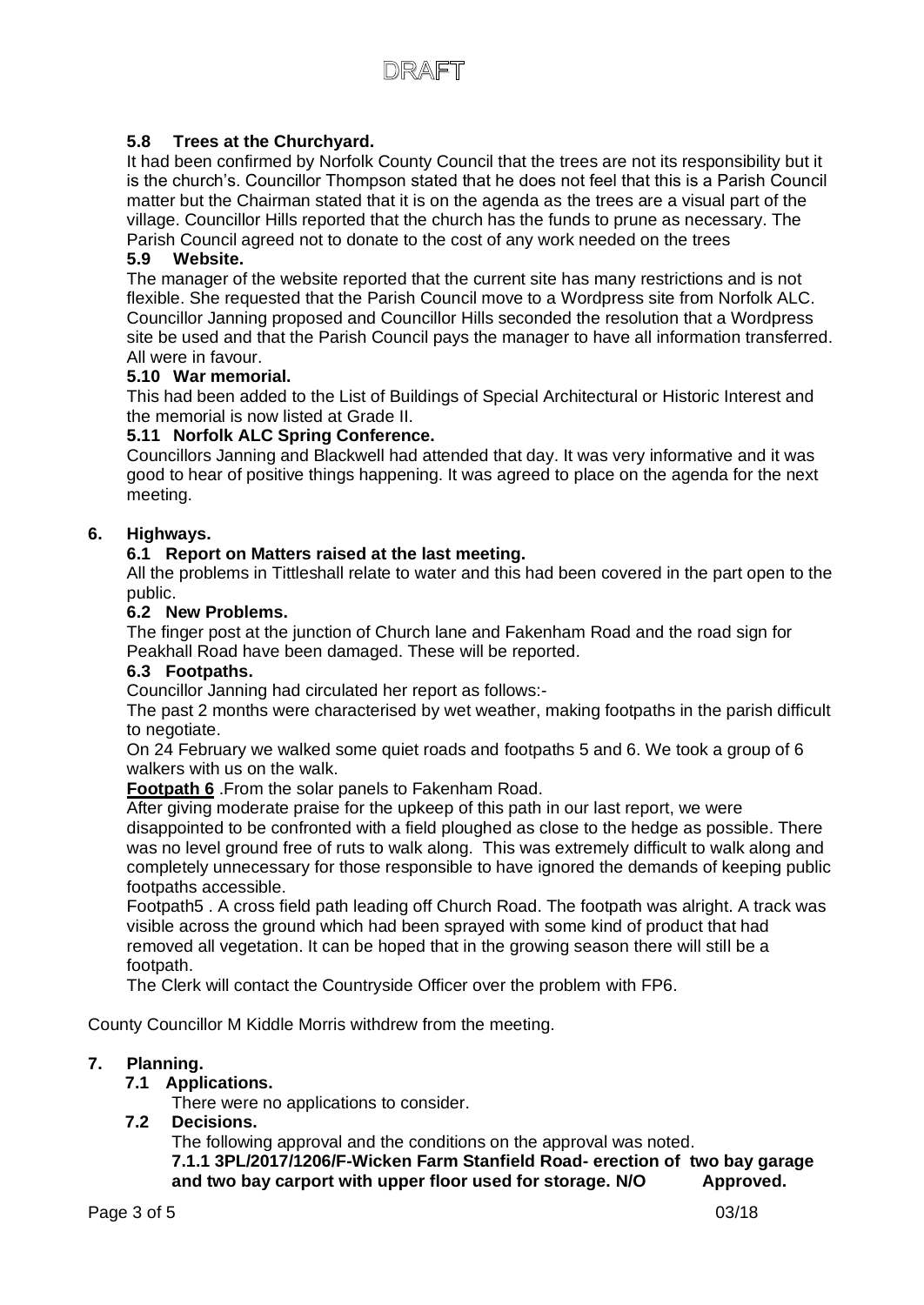# DRAF

#### **8. Finance.**

#### **8.1 Budgets.**

The budget sheets and financial information had been circulated and Councillor Blackwell proposed and Councillor Janning seconded the resolution that these be approved. All were in favour.

#### **8.2 Balances and Cheques for authorisation.**

Councillor Blackwell proposed and Councillor Kilbey seconded the resolution that the balances and cheques for authorisation be approved. All were in favour.

## **Balances :-**

| <b>Community Account</b>                     |         |
|----------------------------------------------|---------|
| Balance at 31 11 17                          | 1693.22 |
| Plus                                         | 0.00    |
|                                              | 1693.22 |
| Cheques authorised 08 01 18<br>Less          | 663.06  |
| Balance at 31 01 18                          | 1030.16 |
| Less unpresented cheques authorised 08 01 18 | 141.72  |
| Balance at 31 01 18                          | 888.44  |
| <b>Plus Profit from Sunflower Saturday-</b>  | 170.57  |
| Balance at 31 01 18                          | 1059.01 |
| <b>Business Saver Account</b>                |         |
| Balance at 29 09 17                          | 4003    |
|                                              |         |

Interest **0.70** Balance at 29.12.17 **1004.47 1004.47 1004.47** 

Amount available for Section 137 : 328x£7.57 =£ 2482.96 Spend to Date : £0.00 Cheques for authorisation:

| 954 | <b>B</b> J Leigh                | Contract January and      | 687.18 |
|-----|---------------------------------|---------------------------|--------|
|     |                                 | February 593.58 Plus PAYE |        |
|     |                                 | Refund - 93.60            |        |
| 955 | <b>Tittleshall Village hall</b> | Hall hire                 | 12.00  |
| 956 | <b>Beetley Parish Council</b>   | Photocopying & Stationery | 18.06  |
| 957 | <b>B</b> J Leigh                | Postage-15.40             | 188.80 |
|     |                                 | Mileage -23.40            |        |
|     |                                 | Use of Home as office     |        |
|     |                                 | 100.00                    |        |
|     |                                 | Telephone-50.00           |        |
| 958 | <b>Realise Futures</b>          | Picnic Table              | 656.70 |
| 959 | <b>Information Commissioner</b> | Data Protection           | 35.00  |

#### **8.3 Enhancement of the Millennium Green.**

The picnic bench had been delivered and the digger man is on standby as is the contractor to roll the area.

## **8.4 Grass Cutting Contract.**

Two quotations had been received and these had been circulated.

Councillor Blackwell proposed and Councillor Kilbey seconded the resolution that the quotation from BB Garden Services for £1512.00 be accepted. All were in favour.

## **8.5 Transfer from Business Saver Account to Community Account.**

This is not now necessary as the grants from Norfolk Community Foundation had now been received.

#### **8.6 Appointment of Internal Auditor.**

The re-appointment of Max Bergin was agreed unanimously.